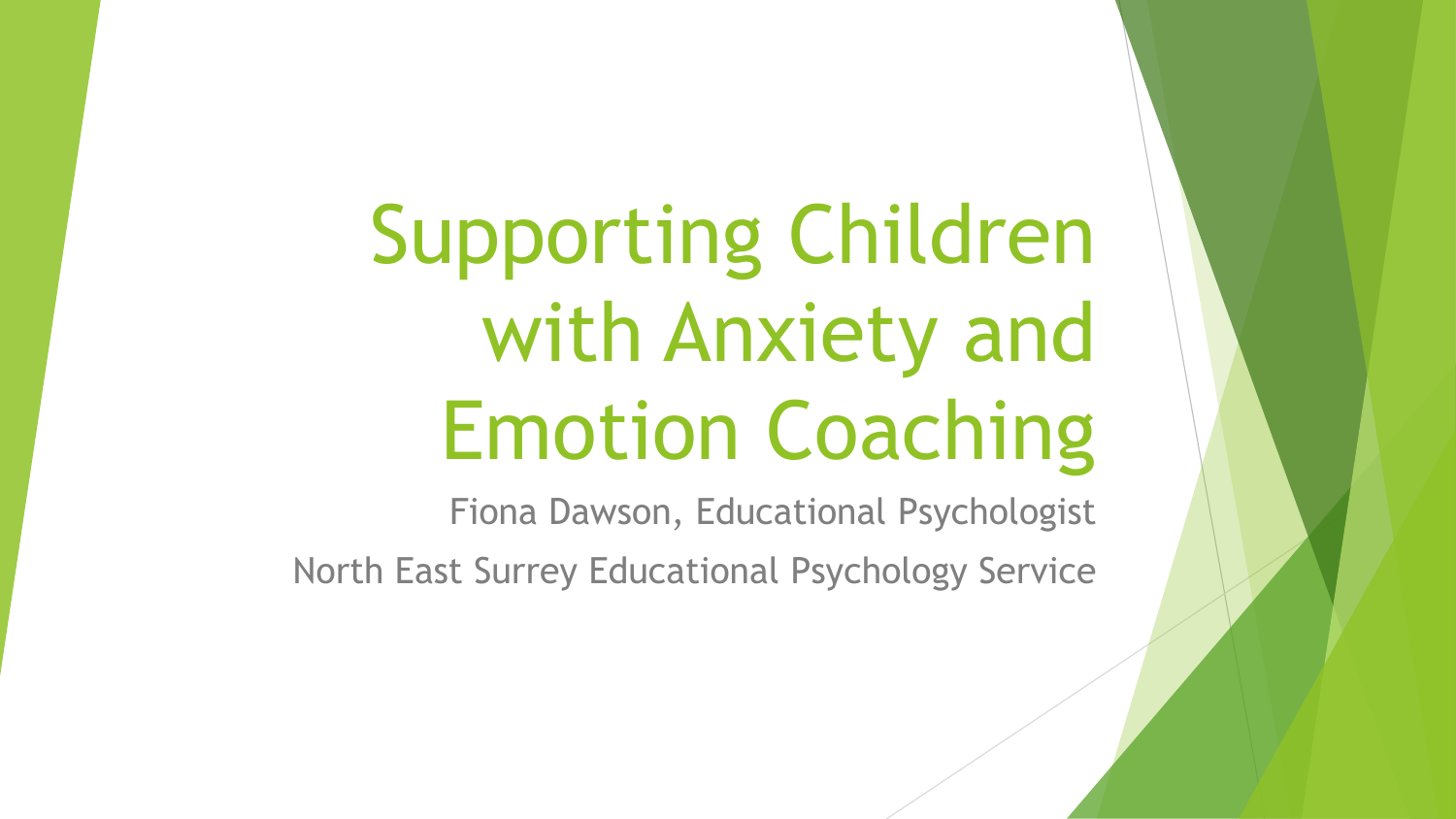#### Hopes for the session

**I** Understand how anxiety manifests

**Look at some strategies to support children** experiencing anxiety and to help them build resilience

Time for you to talk to others and look at resources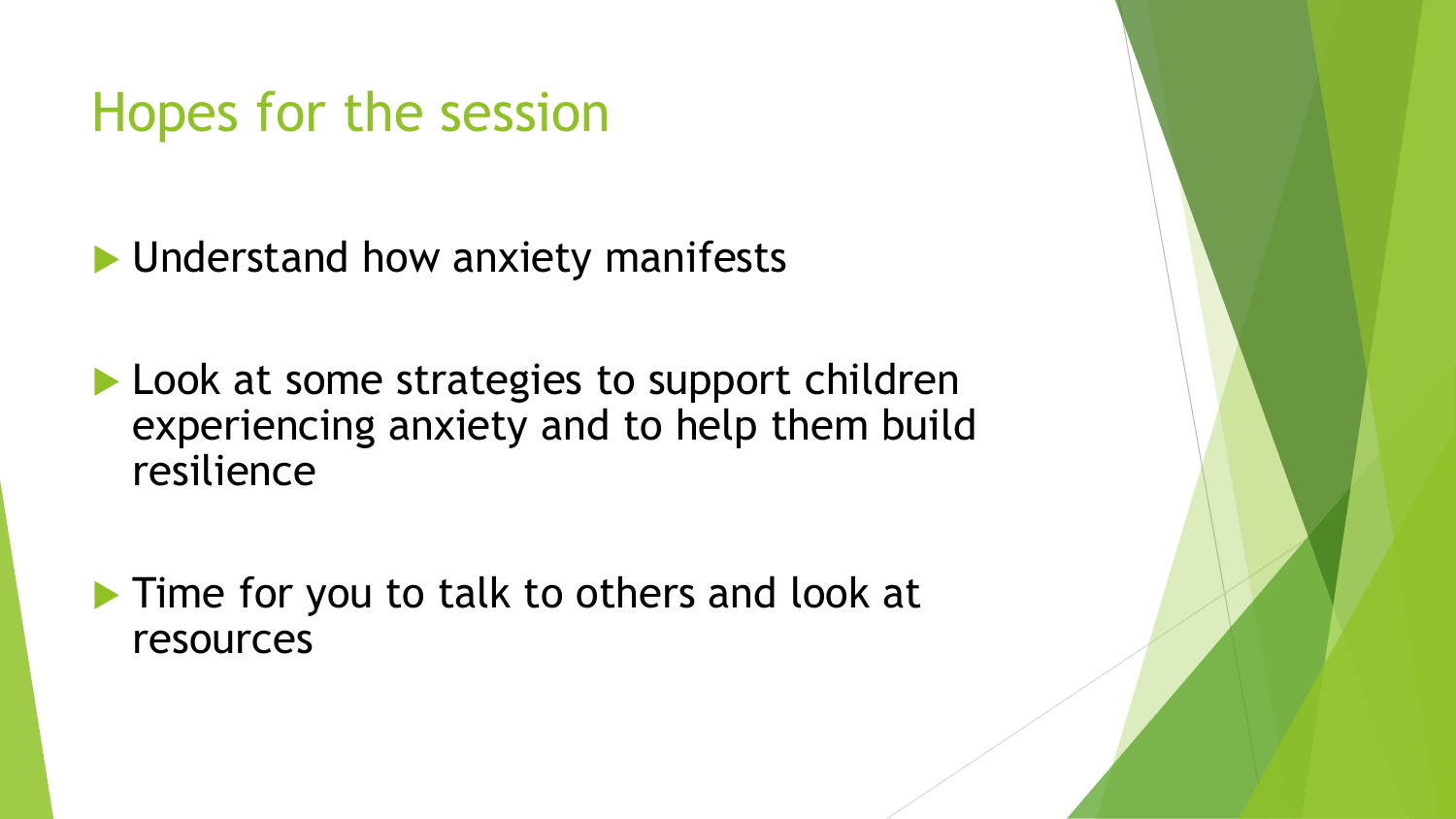## What is anxiety?

- o A word used to describe feelings of unease, fear, worry
- o A natural response to threat and danger
- $\circ$  Leads to the production of the hormone adrenaline
- Behavioural instinct is the survival fight, flight, freeze response
- o Triggers can be real or imagined
- Those who are more anxious present as highly vigilant
- Incorporates both the emotions and physical sensations experienced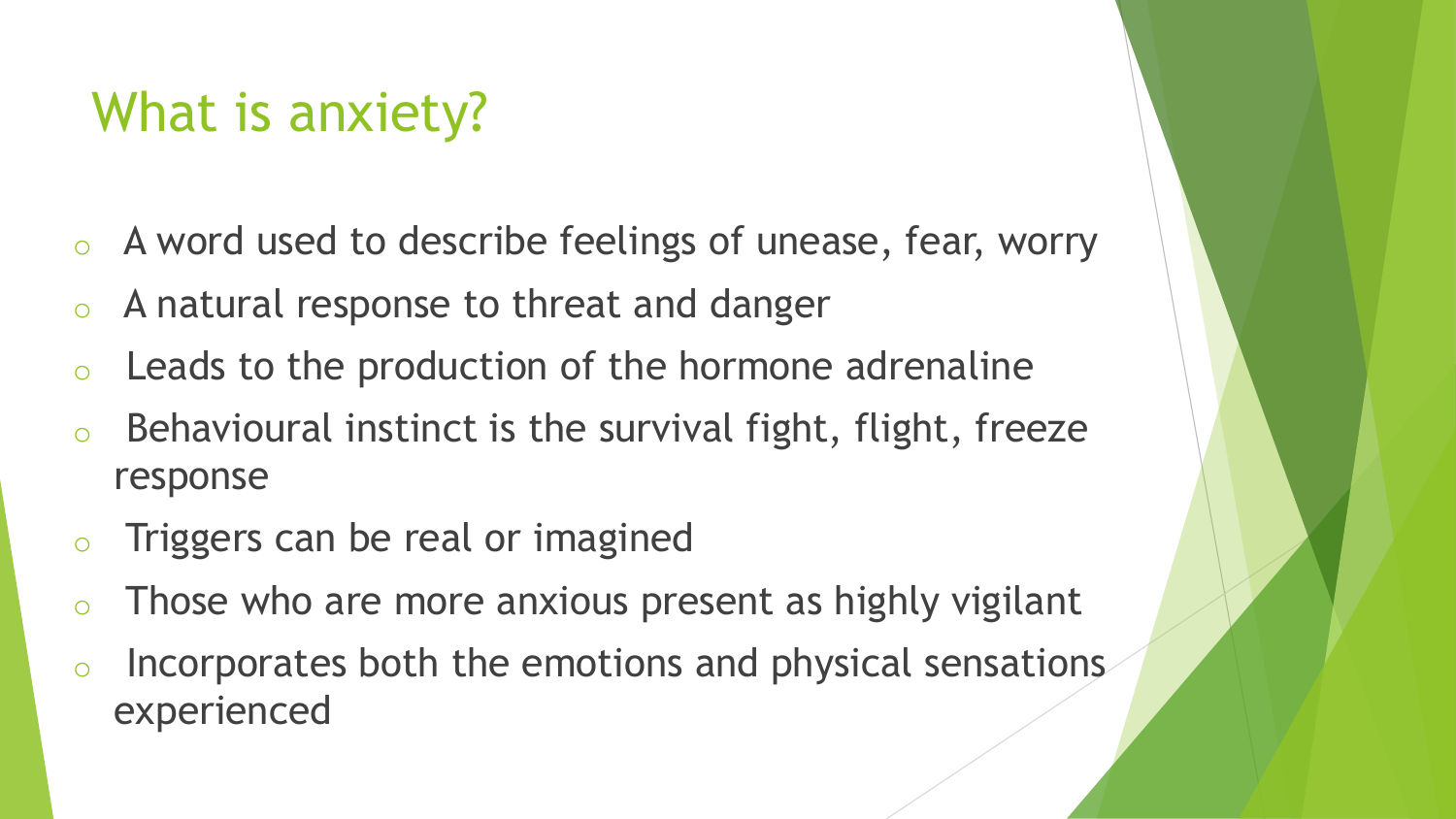

#### **What worries, scares and frightens** children at home and school?

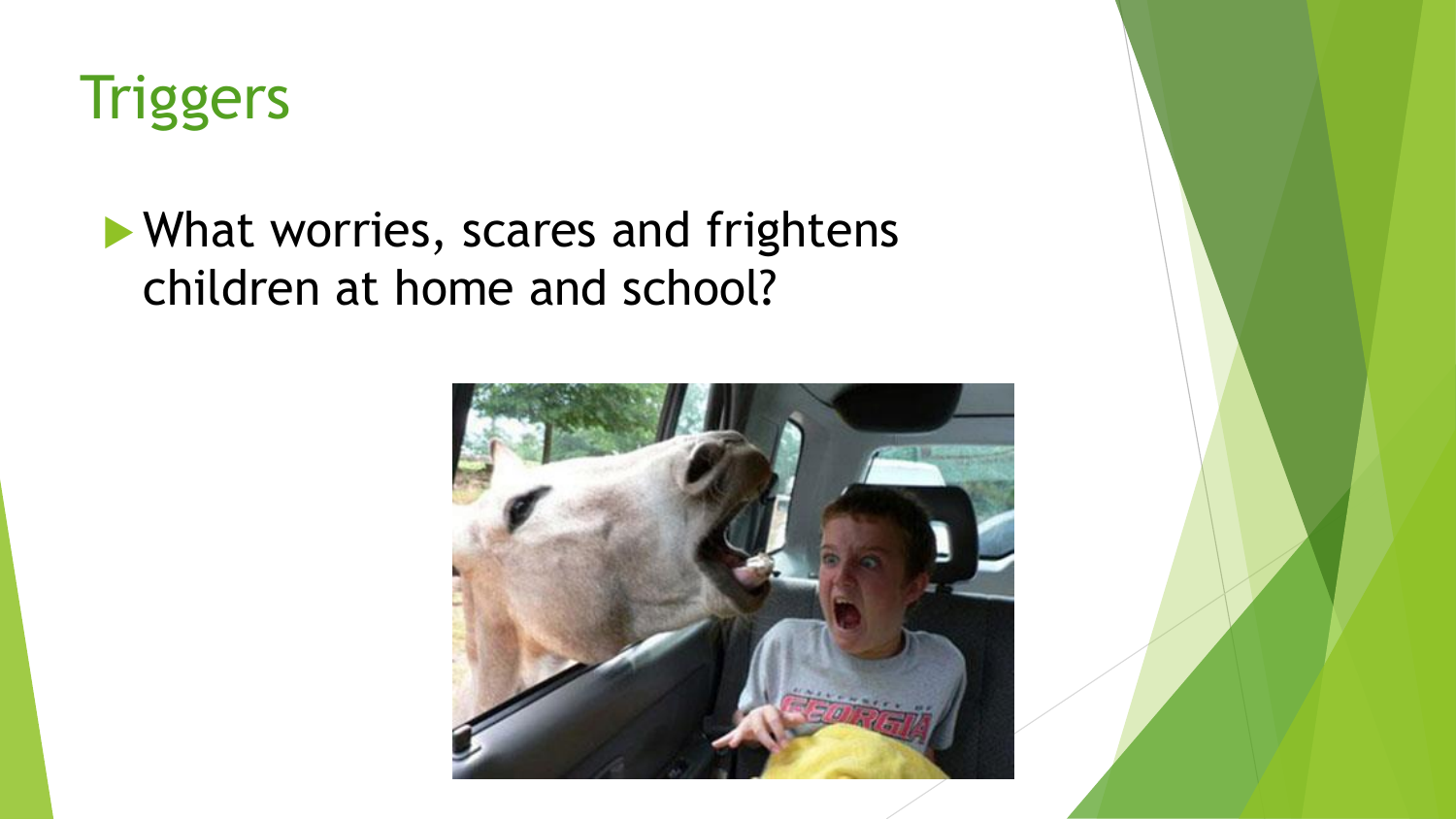# **Triggers**

- ▶ After something bad has happened
- Significant life events i.e. bereavement/illness/separation/domestic violence/bullying/exams
- ▶ Specific situations and contexts
- ▶ Genetic predisposition
- **F** Temperamental disposition
- ▶ Learnt pattern of behaviours- avoiding situation reinforces fear
- ▶ Uncertainty and feeling out of control
- A fear of having to do something new or out of our comfort zone.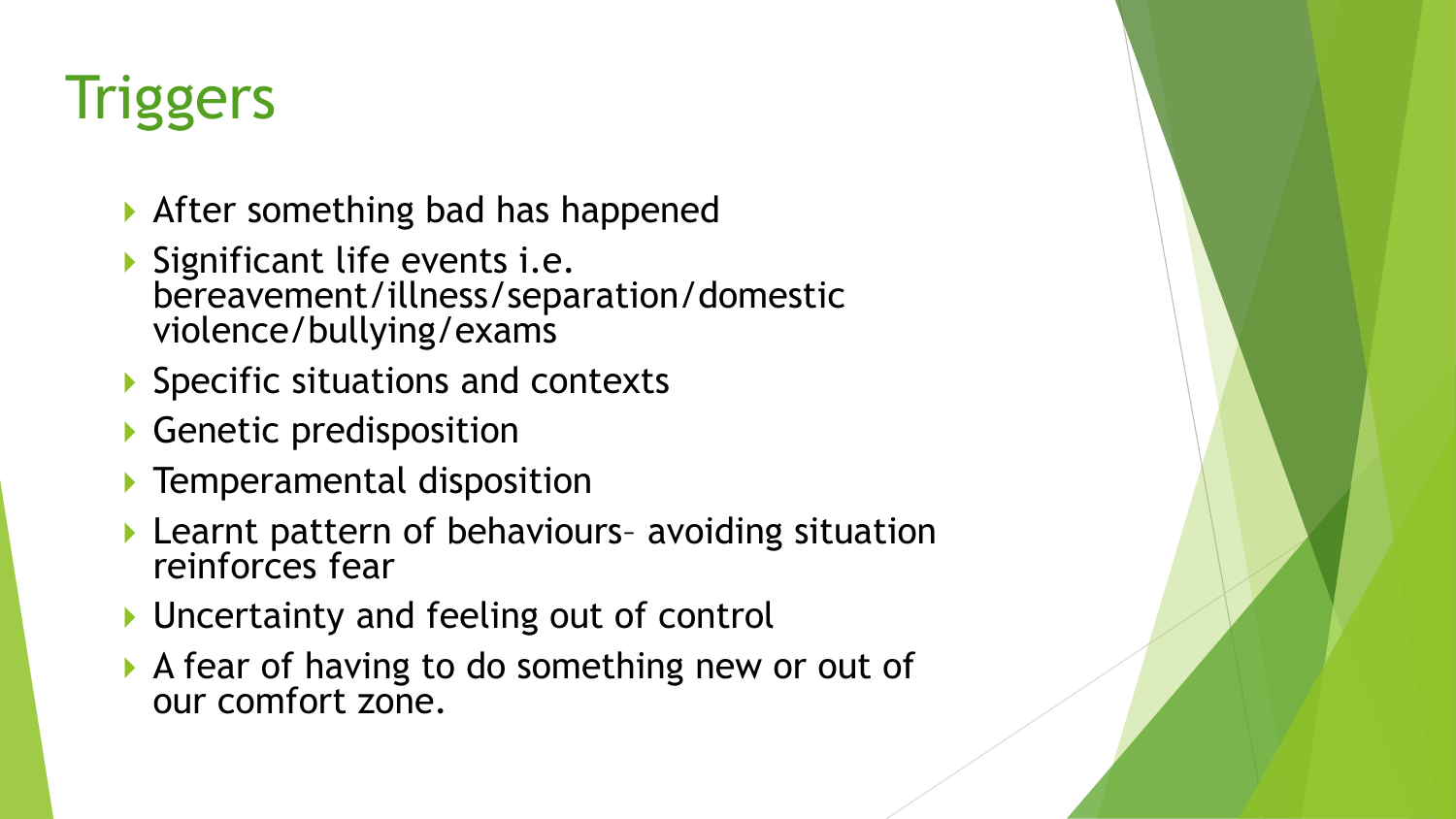## Helpful analogies



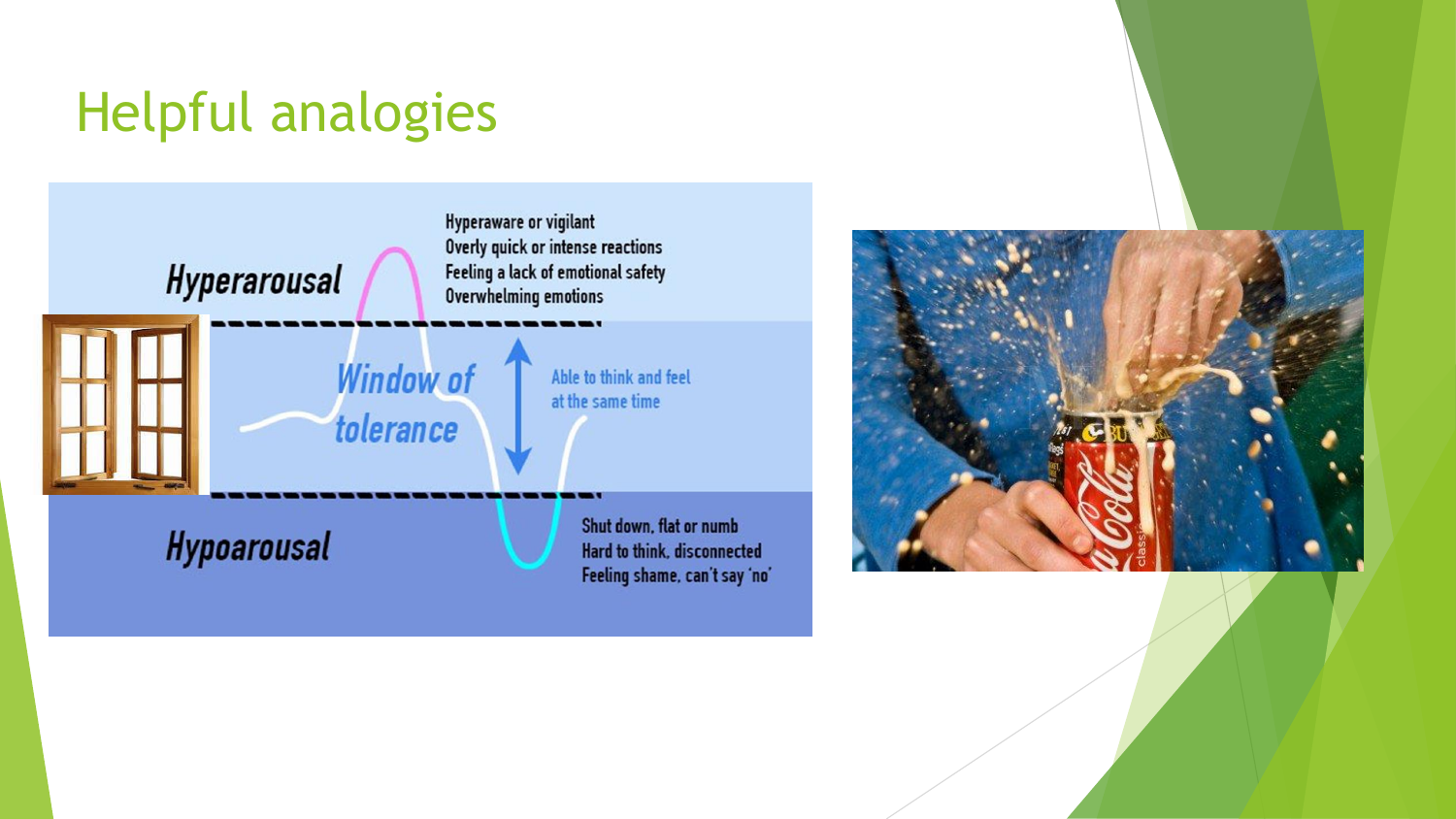### Physical signs of anxiety





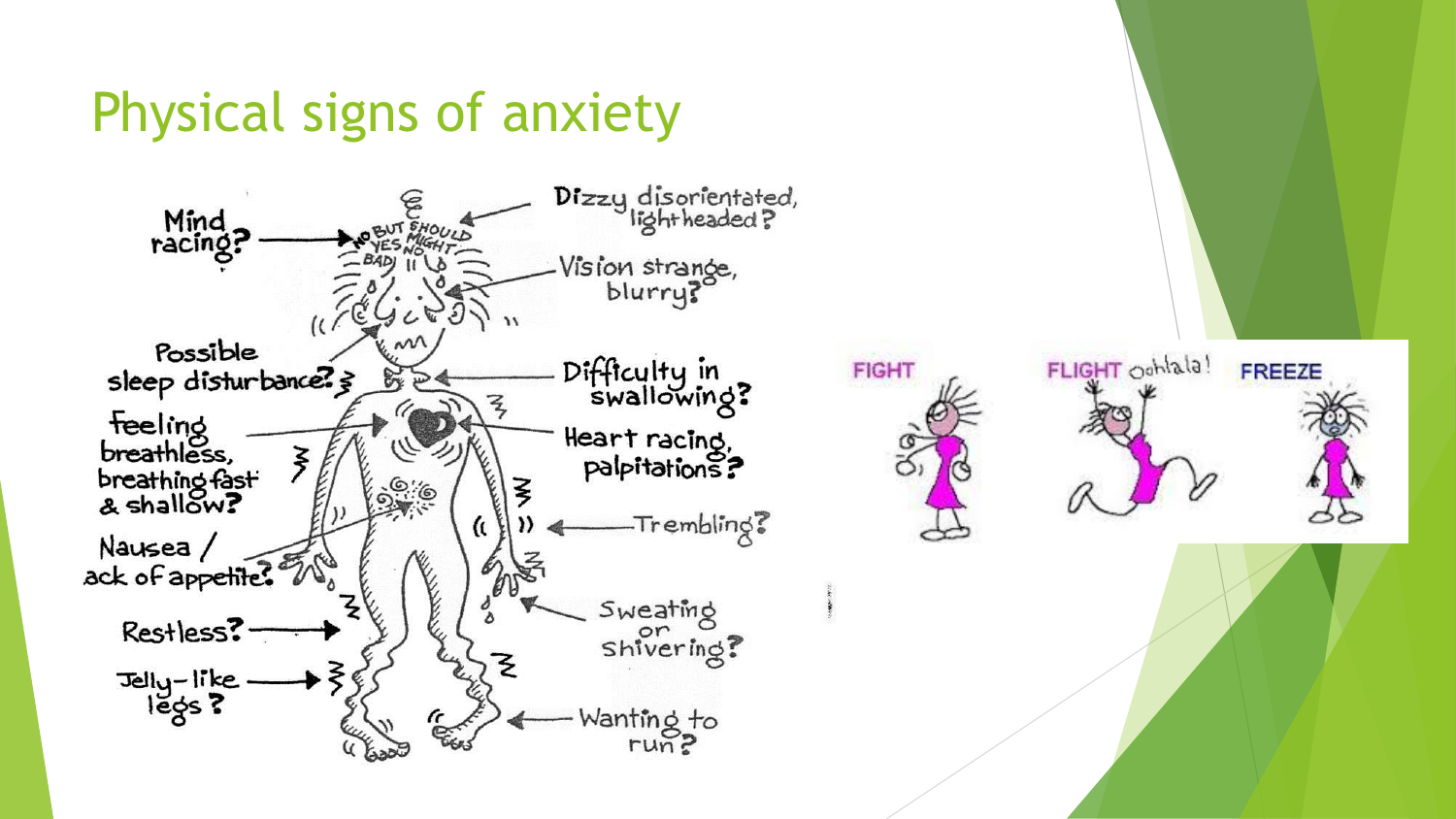# Psychological Affects

- **Feeling fearful and panicky**
- **Figure 1-13 Frozen**" thought processes
- **Nagging sense of fear**
- $\blacktriangleright$  Tearful
- **Feeling tired**
- **Insomnia/ nightmares**
- Irritable
- Difficulty concentrating
- Loss of self confidence
- Fear of failure and reluctance to start work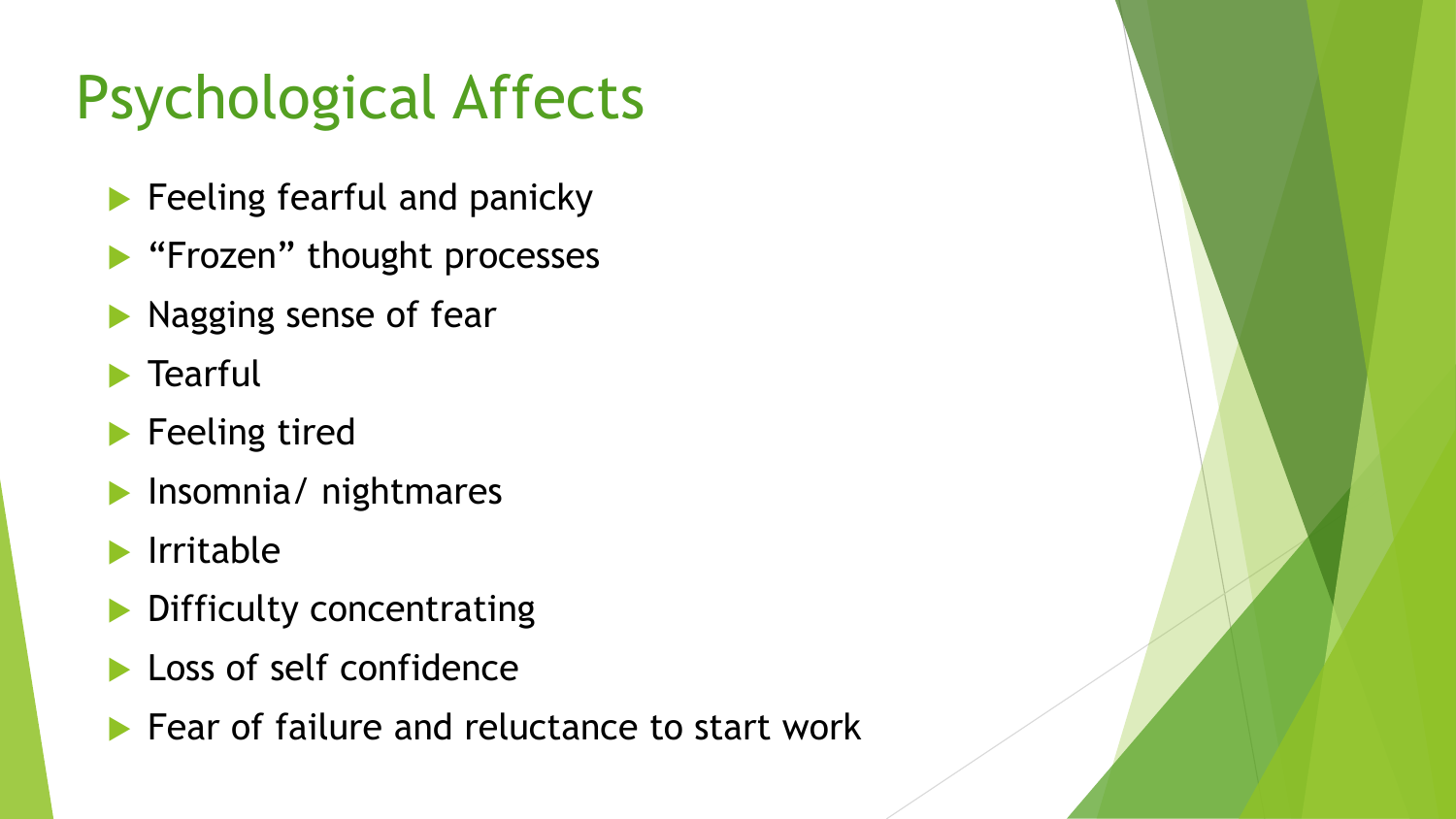

**GOZEN.COM**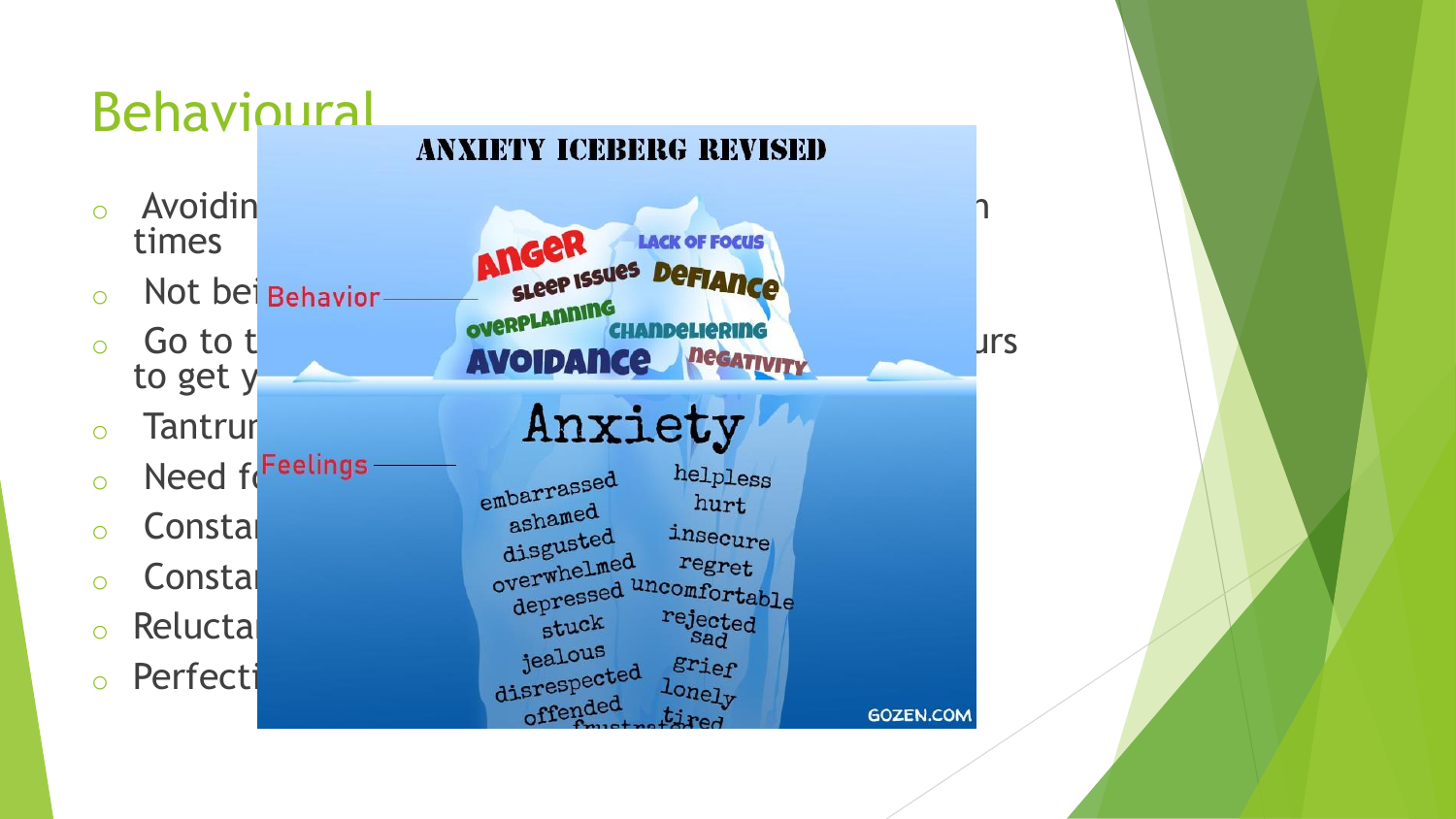*"Listen earnestly to anything your children want to tell you, no matter what. If you don't listen eagerly to the little stuff when they are little, they won't tell you the big stuff when they are big. Because to them all of it has always been big stuff."*

*Catherine M Wallace*

<https://www.youtube.com/watch?v=QT6FdhKriB8>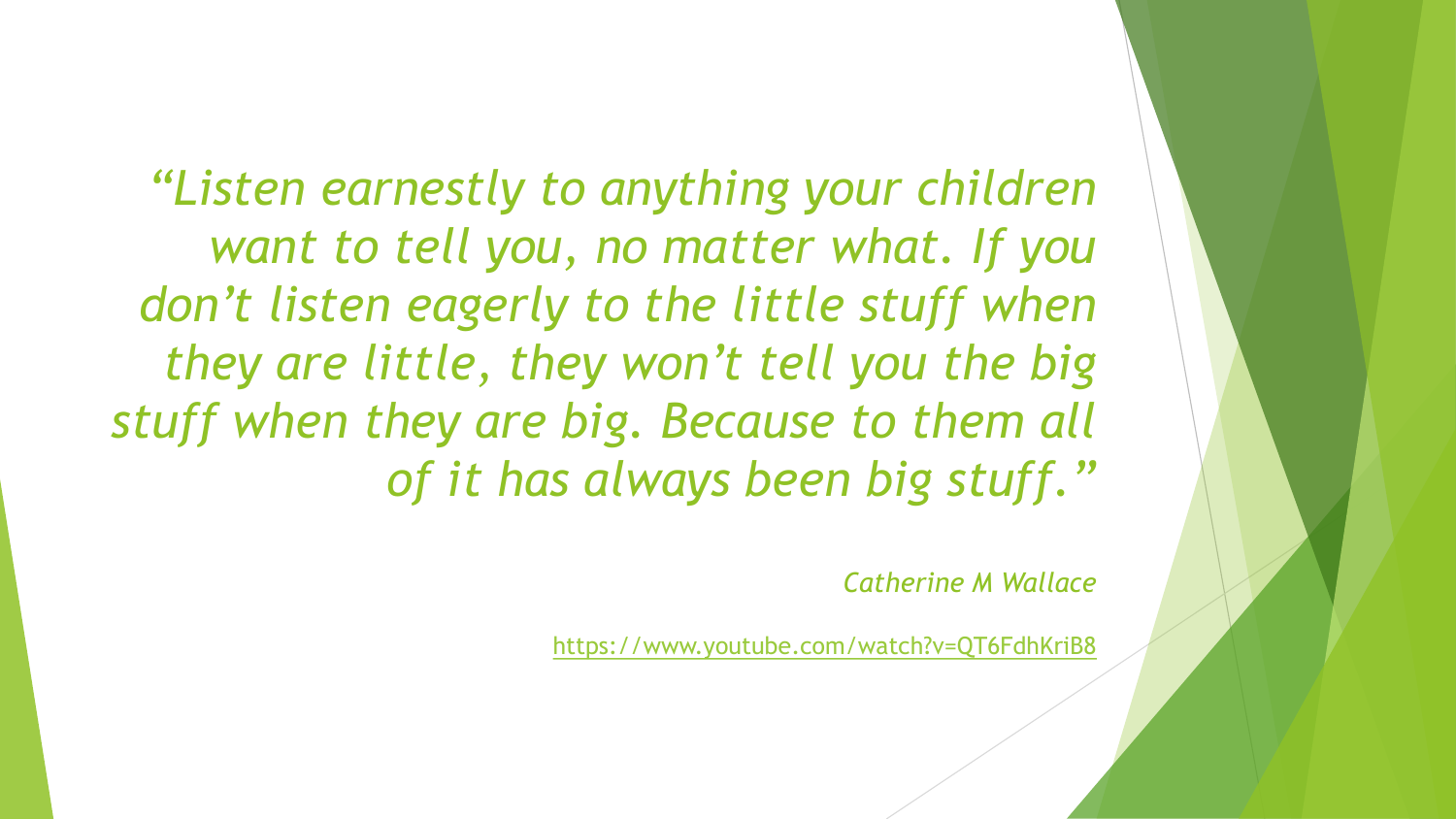# Emotion Coaching Step 1. Empathic Listening

- o Need to genuinely empathise with the child from their point of view. This doesn't mean agreeing with them, just viewing things from their perspective
- **o** Recognise all emotions as being natural and normal and not always a matter of choice
- Recognise behaviour as communication (relational vs behavioural model)
- Look for physical and verbal signs of the emotion being felt

<https://www.youtube.com/watch?v=1Evwgu369Jw>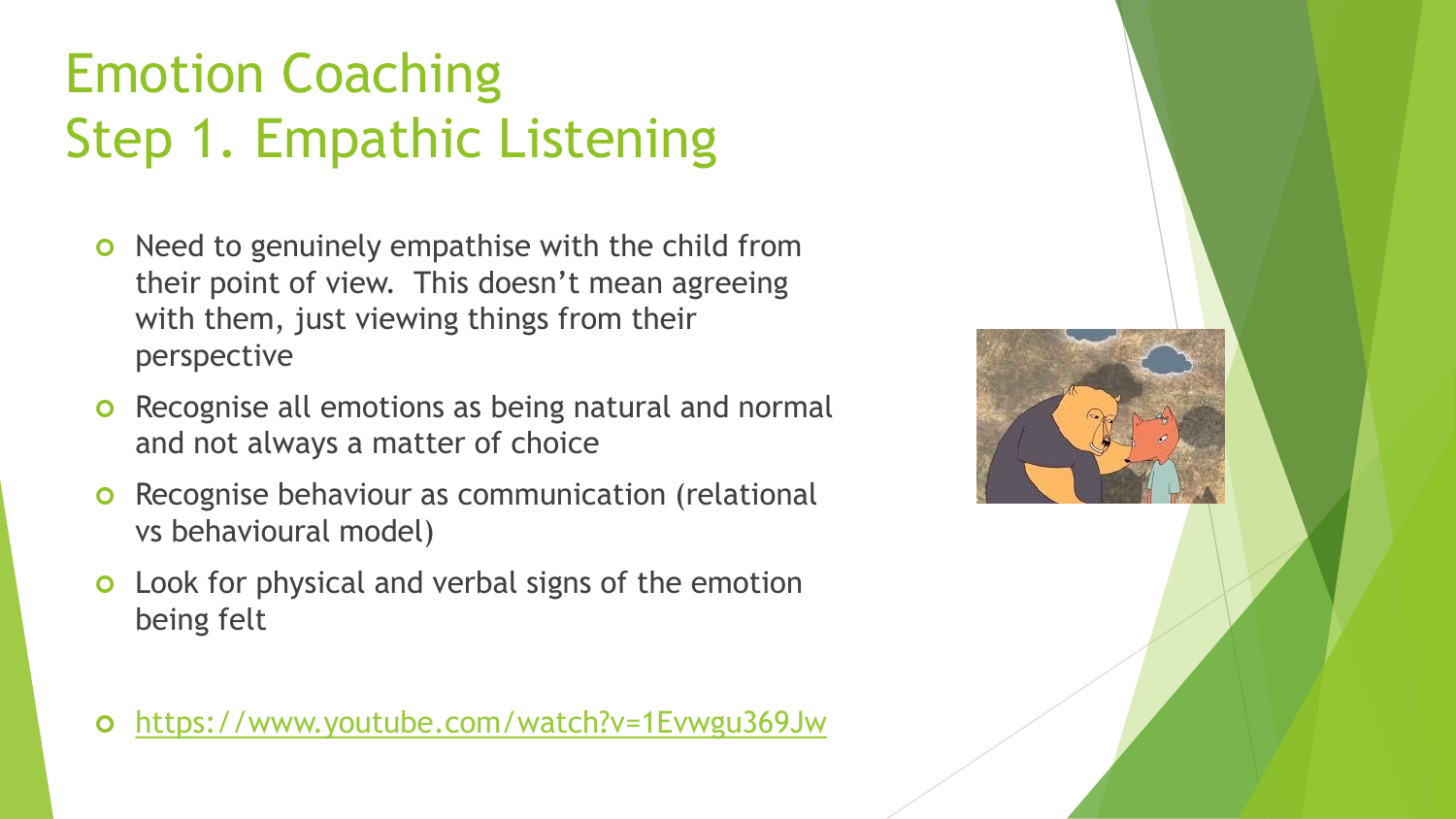### Step 2. Validating and labelling emotions

- 'I can see that you are getting worried about this. I would feel nervous in a similar situation. It's normal to feel like that'
- 'I can see you're frowning and you're kicking the wall and you're expressing a lot of energy. I wonder if you're feeling scared. I would be feeling like that too if I didn't know what was happening next'
- 'I noticed you looking around at the other who are working on their projects. I think you might be feeling worried right now about whether your work will be ok. Have I got that right?'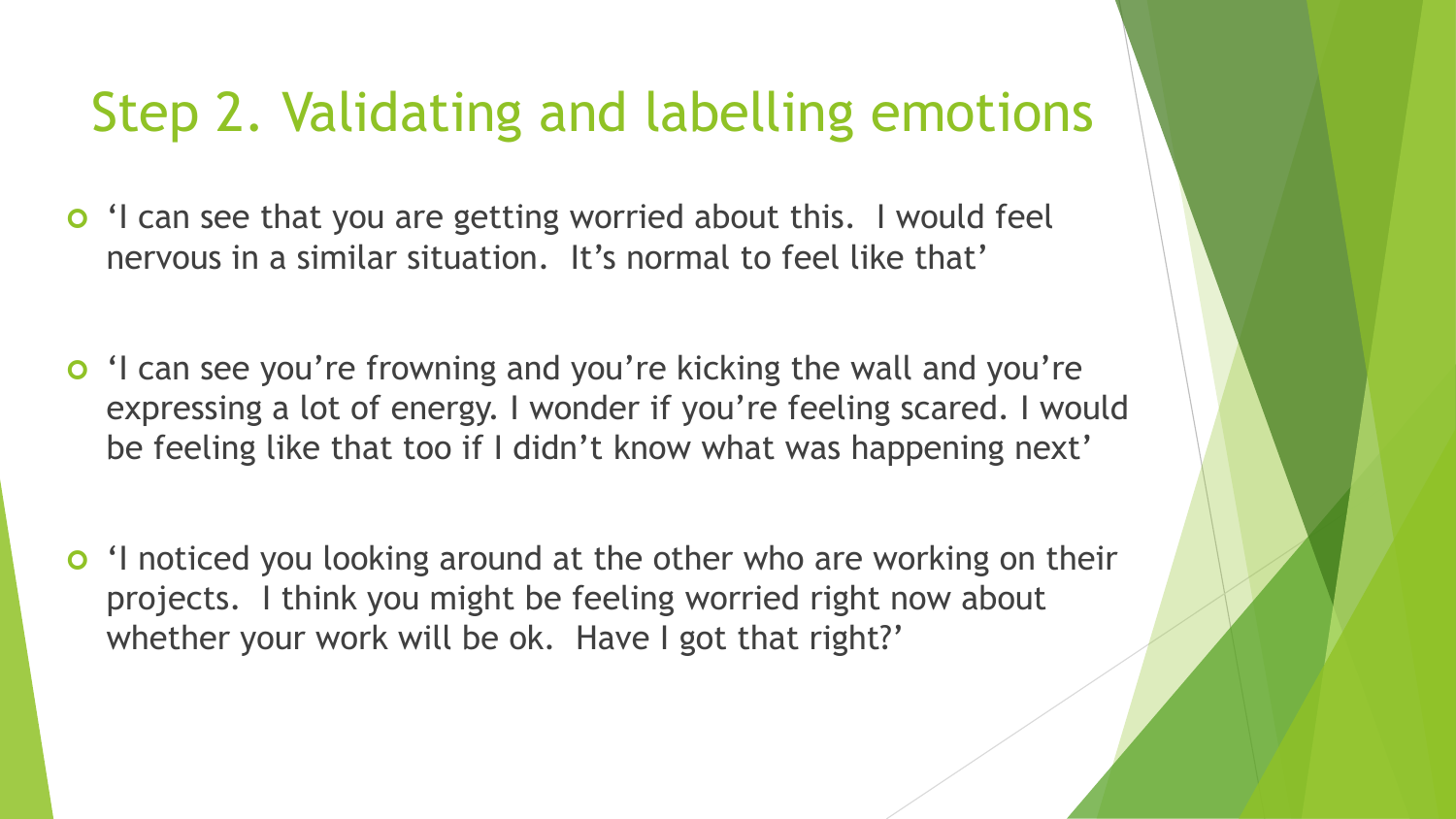#### Step 3: Setting limits on behaviour (if needed)

Validate the emotion and label the feeling …BUT…

certain behaviours cannot be accepted

*'We can't behave like that even though you are feeling worried because it is not safe'.*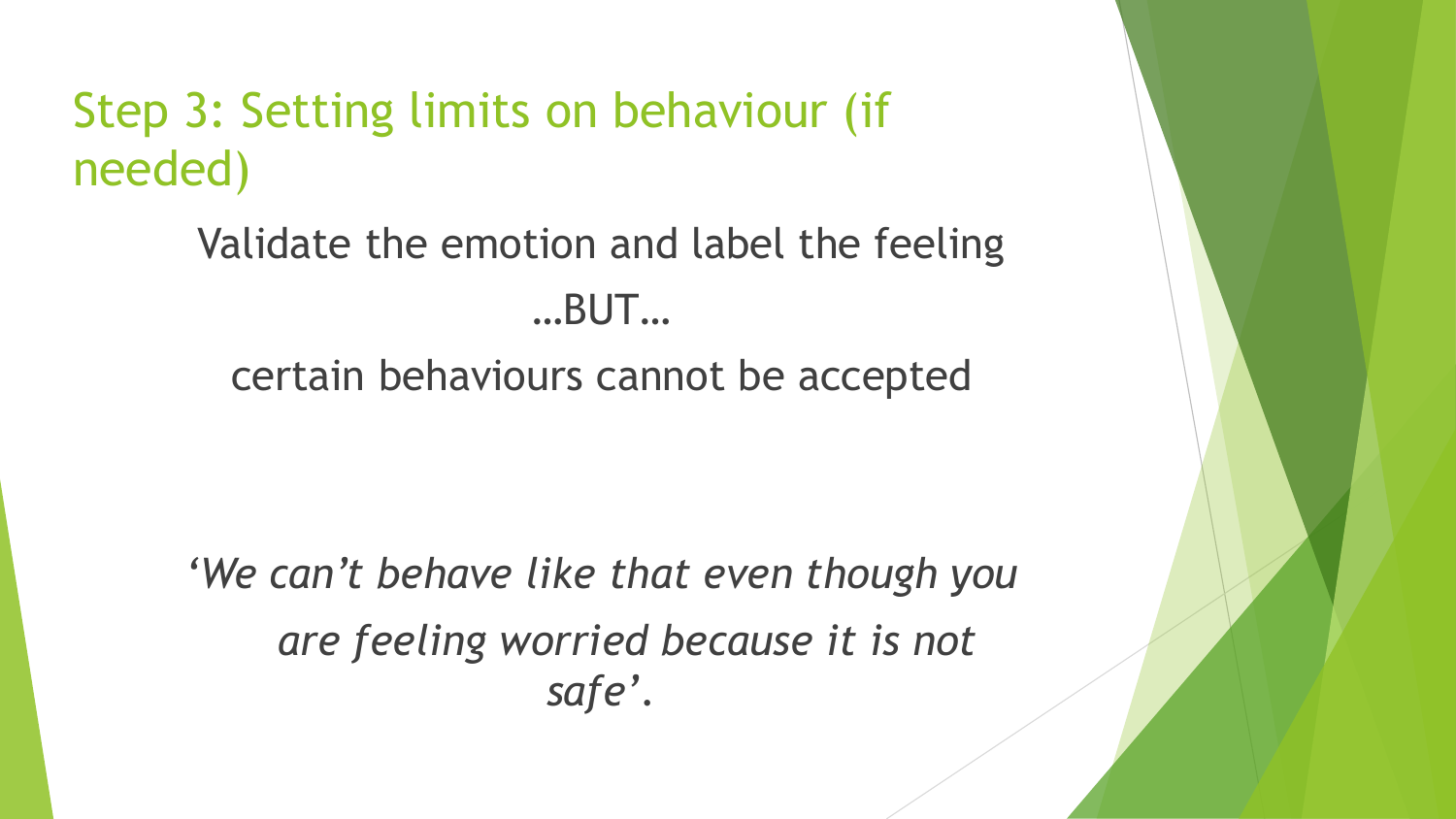### Step 4. Problem solving

Move to problem solving **when the child is calm**

- Explore the incident and support them to think of ideas and actions that could lead to a more predictive outcome later
- ▶ Consider all possible solutions, weight up costs and benefits, pick the best solution, try it!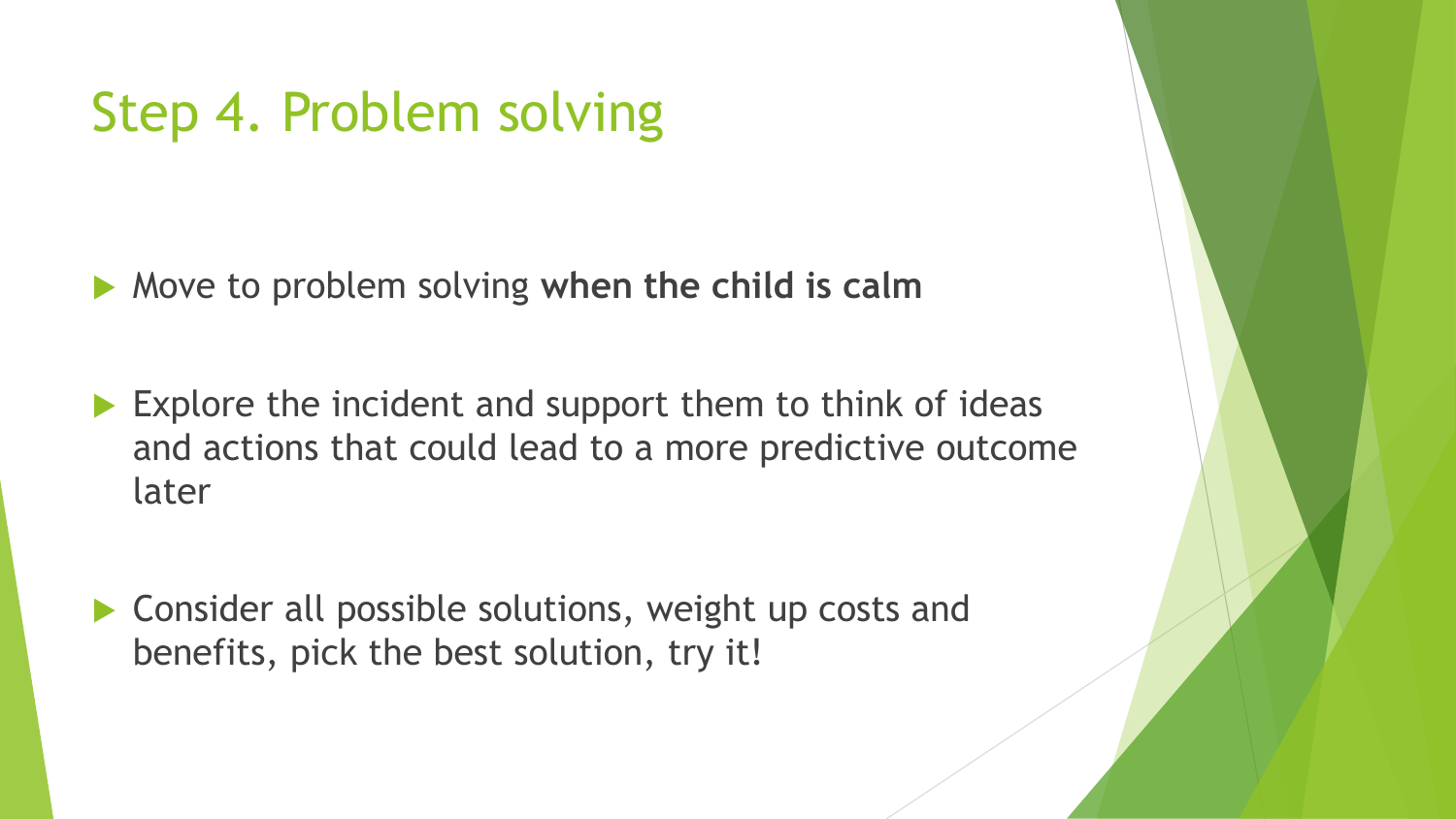# Other strategies…

**TIME IN with you (scheduled and regular)** 

- ▶ WORRY TIME allocate 15 minutes worry time a day to help contain the worry time
- **THOUGHT DIARY write down worries and fears** and contain to a book
- **Regular opportunities for CALMING ACTIVITIES or** sharing a SENSORY BOX together
- Normalising by TALKING about our emotions too

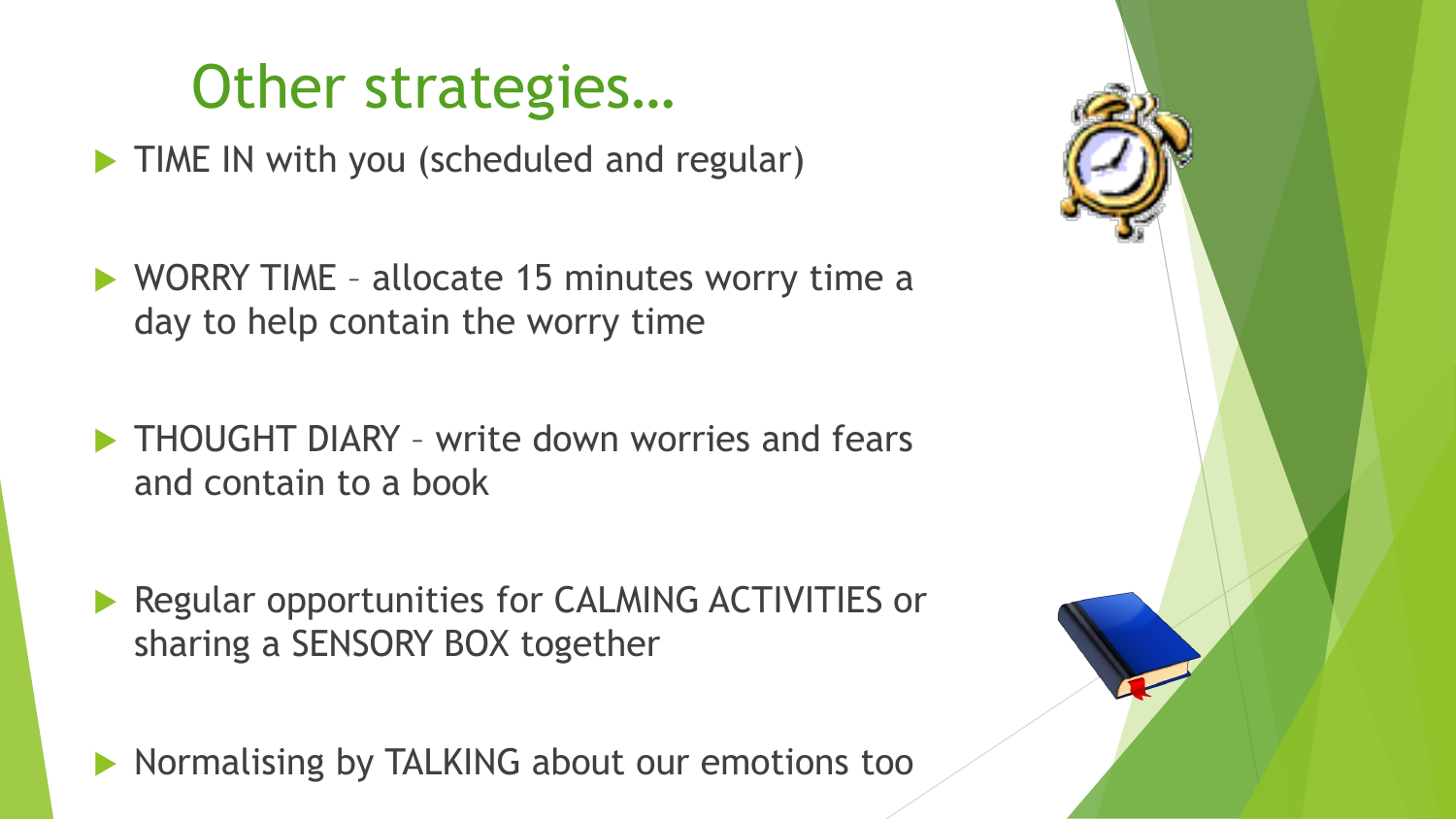### Calming the body - Mindfulness

*Paying attention in a purposeful way*

- BREATHING EXCERCISES
	- Breath in & out regularly
	- Deep breath in through the nose and out through the nose
- PROGRESSIVE MUSCLE RELAXATION
- **MINDFUL MINUTES**

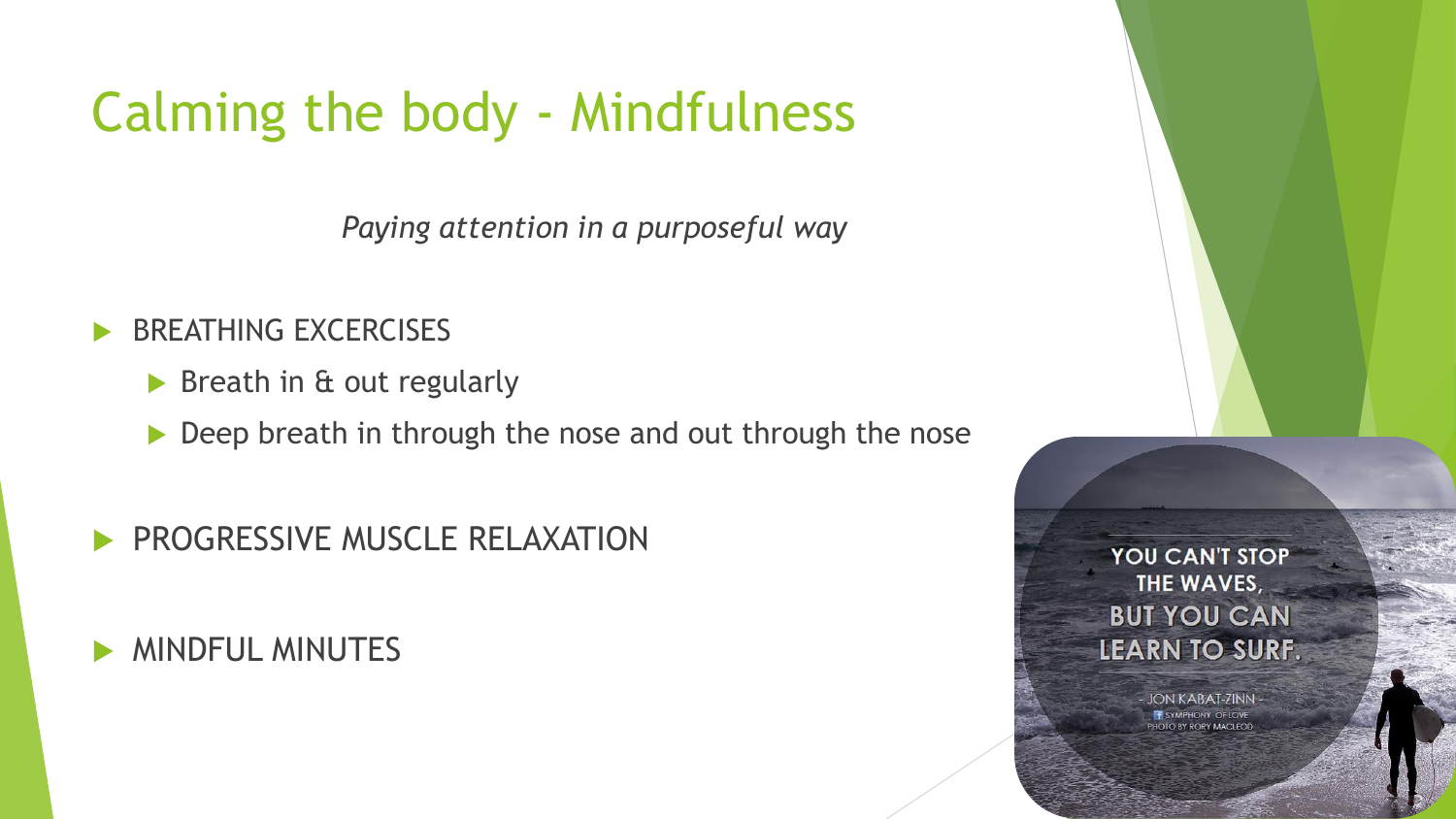### Mindfulness Resources

- [One minute meditations for both adults and children: http://www.just](http://www.just-a-minute.org/resource_centre/)a-minute.org/resource\_centre/
- Mindfulness: A guide to finding peace in a frantic world- Mark Williams & Danny Penman http://franticworld.com/free-meditationsfrom-mindfulness/
- Zen Den Mindfulness for kids- Youtube video
- Mindful Ninja (Spotify)
- Mindfulness Apps: Headspace, Smiling Mind
- Quiet the Mind by Matthew Johnstone
- Sitting Still Like a Frog- Eline Snel
- Free meditations, podcasts, <http://franticworld.com/resources/>
- Mind up or .B programmes
- Class Dojo website https://ideas.classdojo.com/b/mindfulness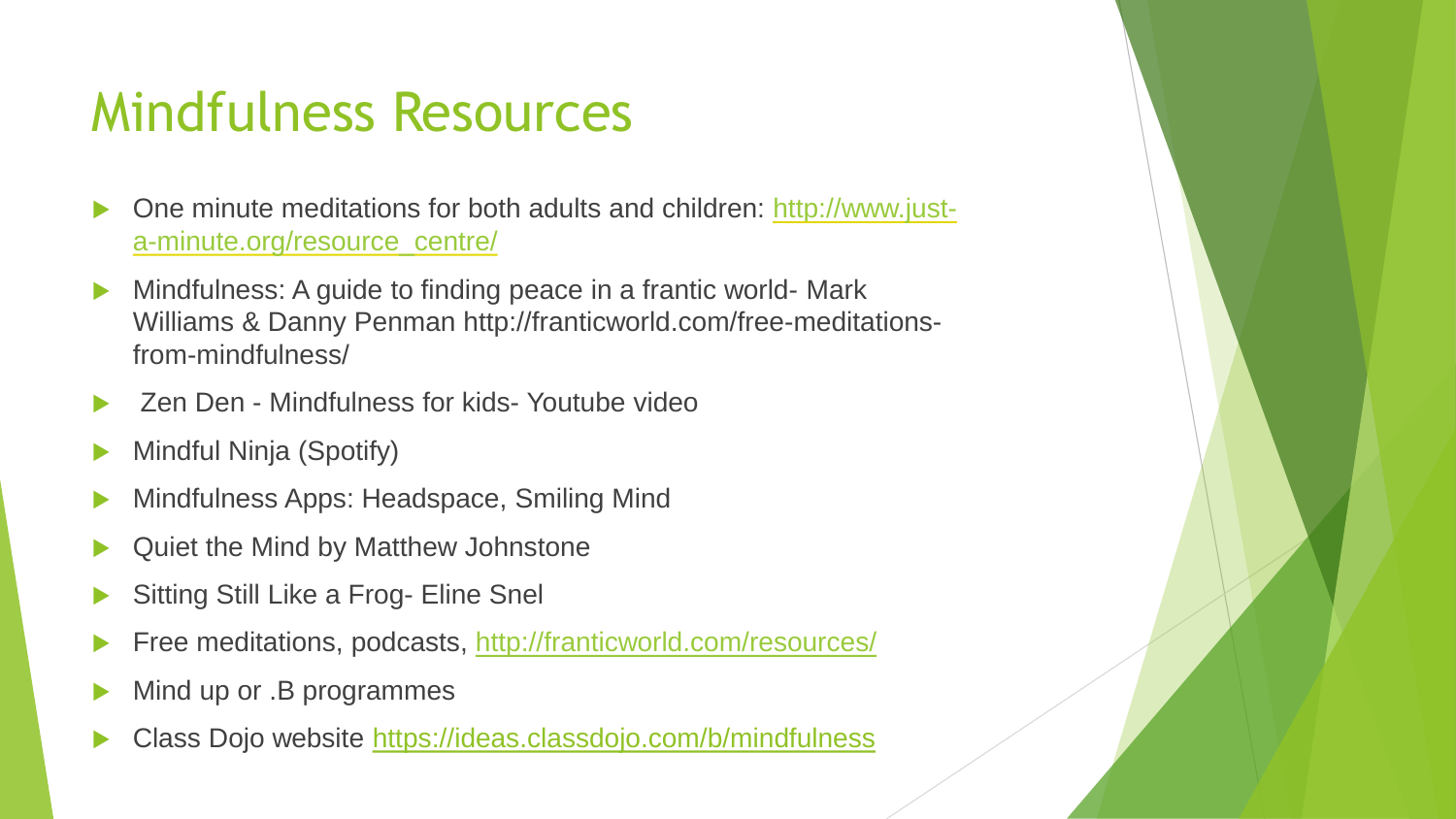### Books and resources

- 'What to do when you worry too much' Dawn Huebner
- The huge bag of worries, Virginia Ironside
- Starving the Anxiety Gremlin, Kate Collins-Donnelly
- Panicosaurus, Kay Al-Ghani
- When my worries get too big, Kari Dunn Buron
- Sitting like a frog, Eline Snel
- The incredible 5 point scale, Kari Dunn Buron
- Willy and the Wobbly House, Margot Sunderland
- Hey Warrior, Karen Young
- Help! I've Got an Alarm Bell Going off in My Head, K L Aspden
- Wellbeing Stories and teacher toolkit <https://www.wellbeingstories.com/>
- How You Can Help Children to Recognise and Talk About Their Feelings, Ros Bayley